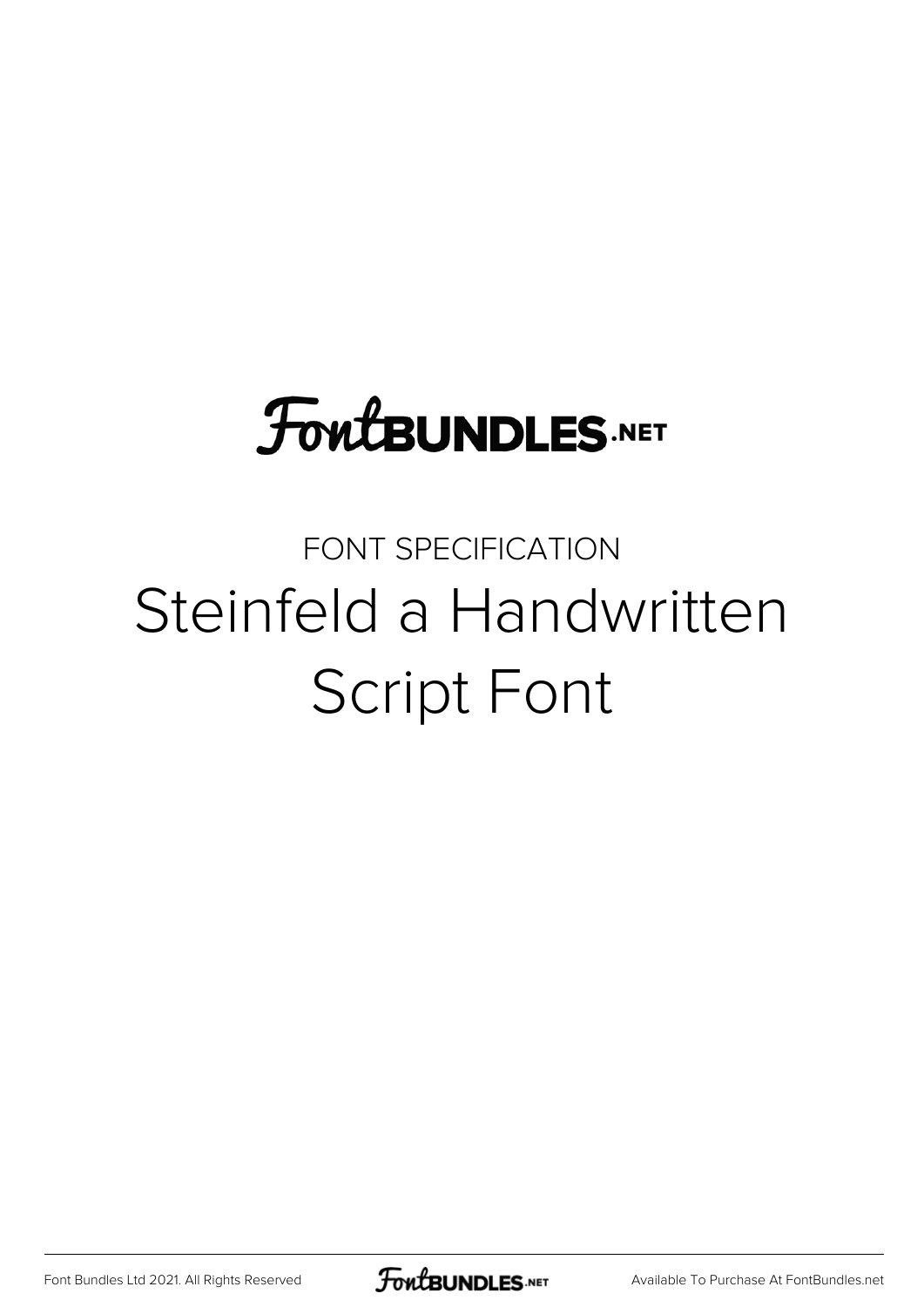## Steinfeld - Regular

**Uppercase Characters** 

ABCDEFGHIGKLMNOPQ  $RSTMINXYZ$ 

Lowercase Characters

abcdefghijklmnopgsfue

wxyz

**Numbers** 

0123456789

Punctuation and Symbols

 $\begin{array}{cccccccccccccc} & & & & & & & \end{array}$  $\bm{\varnothing}$  $\ll$ 2 3  $/$   $/$   $/$   $/$  $\frac{1}{2}$  $\frac{1}{4}$  $\frac{\nu}{b}$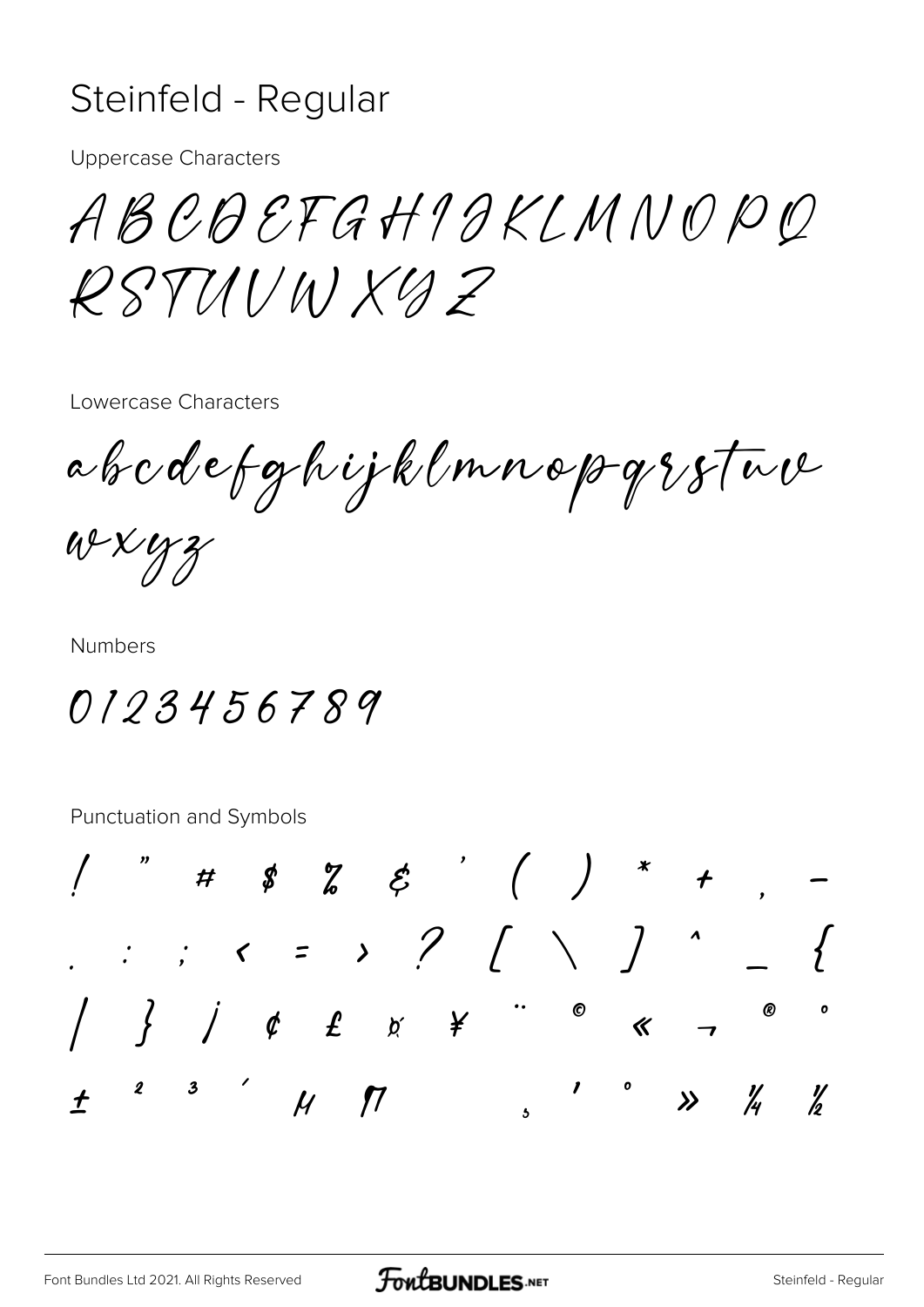All Other Glyphs

À Á Â Ã Ä Å Æ Ç È  $\acute{e}$   $\acute{e}$   $\acute{e}$   $\acute{q}$   $\acute{q}$   $\acute{q}$   $\acute{q}$   $\acute{q}$   $\acute{q}$   $\acute{q}$ Ò Ó Ô Õ Ö × Ø Ù Ú  $\hat{U}$   $\hat{U}$   $\hat{V}$   $\hat{P}$   $\hat{B}$  à à á  $\hat{a}$   $\hat{a}$ ä å æ ç è é ê ë ì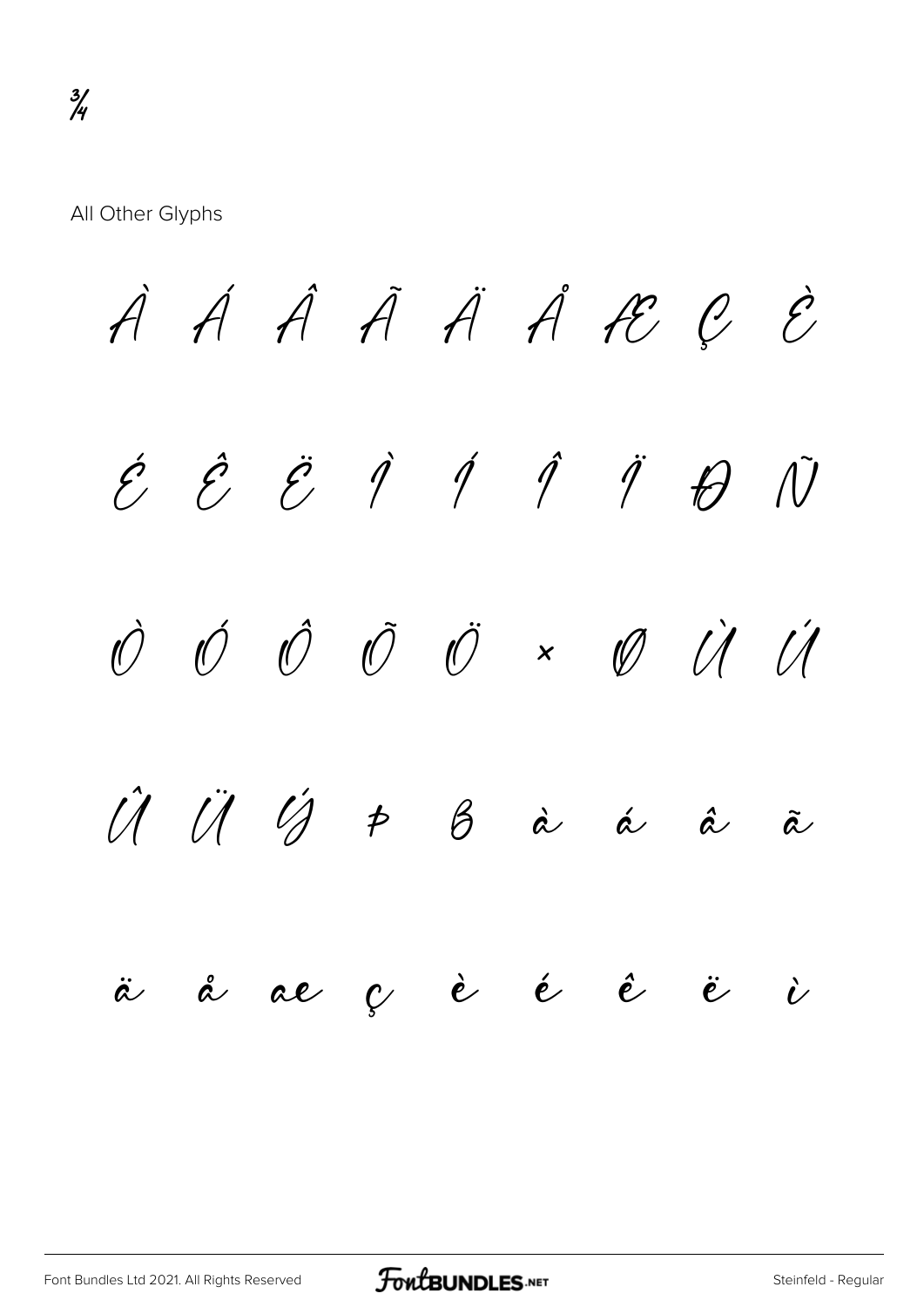i î v đñ à ó ô õ  $\ddot{\theta}$ ÷ ø ir ir ir ig  $\overline{p}$  $\ddot{y}$  1 ll oe  $\ddot{S}$   $\ddot{y}$   $\ddot{U}$   $\ddot{Z}$   $\ddot{y}$  $\mathcal{V}$  0  $\lambda$  $\begin{array}{ccccccc}\n\mu & & & n & & & \\
\mu & & & n & & \\
\end{array}$  $\overline{\phantom{a}}$  $\overline{\phantom{a}}$ ent Hgch

FontBUNDLES.NET